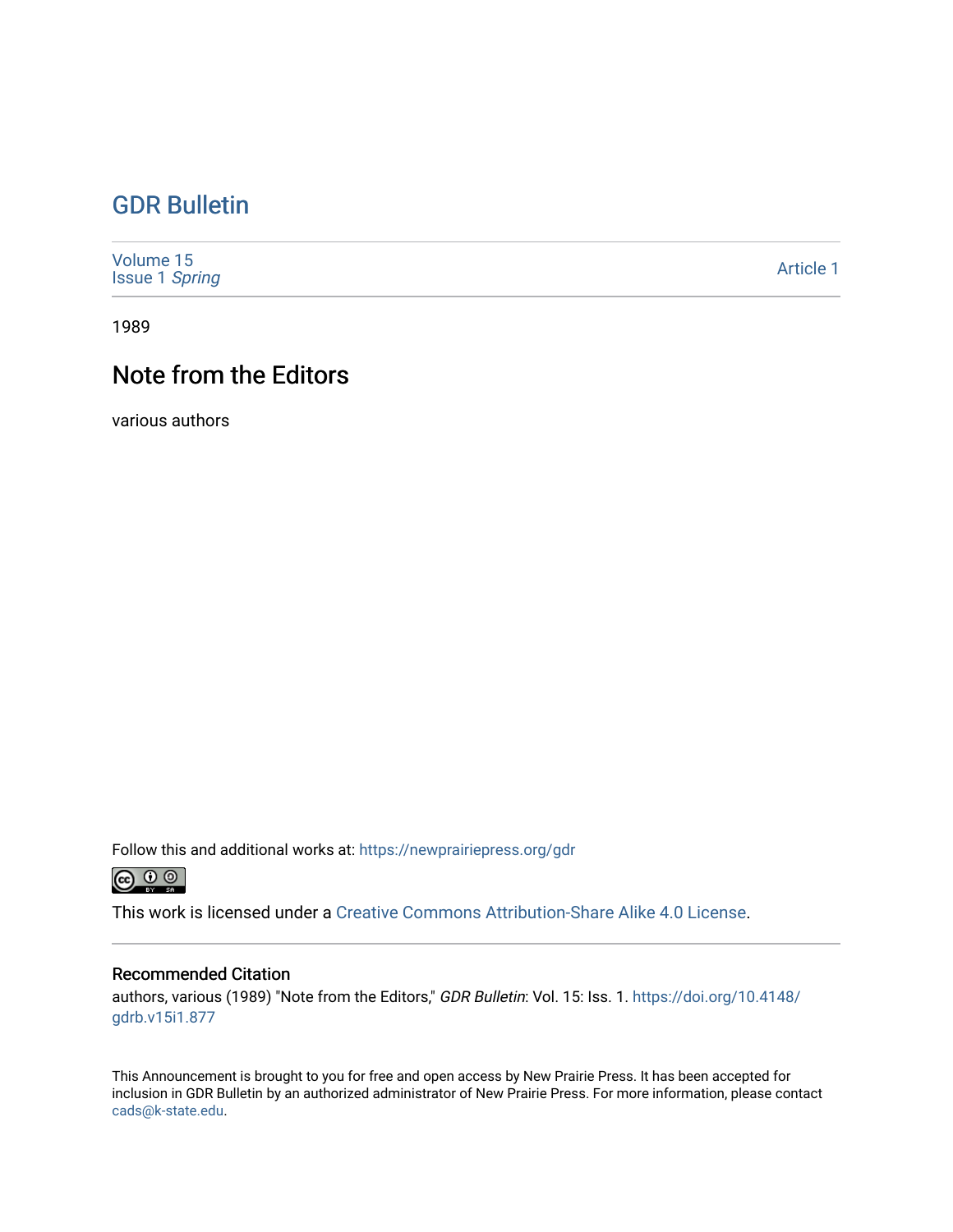authors: Note from the Editors

## **GDR BULLETIN**

Newsletter for Literature and Culture in the

**GERMAN DEMOCRATIC REPUBLIC** 

Vol. XV, No. 1 Spring 1989

1

# **Contents:**

 $\mathcal{L}$